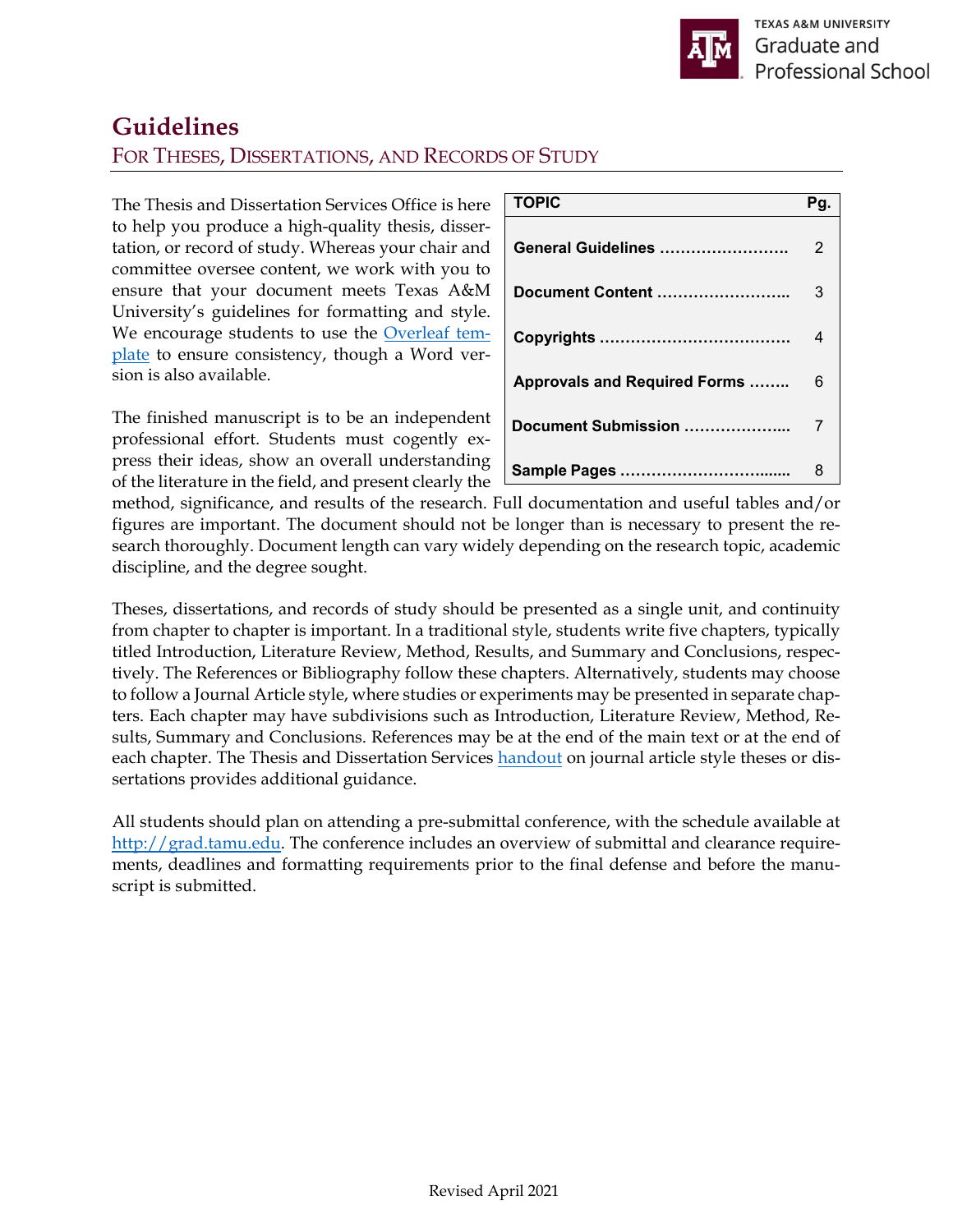## **GENERAL GUIDELINES**

**Style**. The student must consult with the department (see pg. 11) and/or committee to select an appropriate style guide to be used in writing the thesis. Note: Whenever there are differences in format and layout between the specifications of the Guidelines and the style guide, the Guidelines overrule the style guide.

Possible style guides include: American Psychological Association (APA), American Physiological Society (APS), American Medical Association (AMA), Chicago Manual Style, Harvard, Modern Language Association (MLA), and Vancouver, among others. Students may also use the style guide of the scientific journals commonly used in their field.

**Page and Margins**. Students should use 8.5" × 11" page size, with 1" margins.

**Font and Type Size**. Choose one font (type style) and use throughout the entire document. Consult the style guide for appropriate fonts. Use 12-point type size throughout the manuscript.

**Spacing**. The text should be double-spaced. Students should follow their style guides for spacing in block quotations, lists in text, tables, figures, and references. There should be a space between each reference.

**Titles**. Students should follow the style guide for title formatting, including use of capitals and bold font. The formatting of titles should be consistent throughout the manuscript.

**Page Numbers**. The Title Page should not have a page number. Students should use lower case Roman numerals (e.g., i, ii, iii) for preliminary pages: abstract, dedication, acknowledgements, contributors and funding sources, nomenclature, table of contents, list of figures, and list of tables. Students should use Arabic numbers (e.g., 1, 2, 3) for all other pages in the document.

**Illustrations, Tables, and Figures**. All illustrations, tables, and figures should be mentioned in the text (e.g., "see Table 1.1"). Students can include them in each chapter or as an Appendix designation. Students should follow their style guide for formatting and presentation guidelines.

**References**. Each document must contain a formal reference section in one of two locations: at the end of the main text or at the end of each chapter. Each source included in the reference section should be cited in the text. Students should follow the style guide for formatting.

**Language Use**. Students pursuing an M.A. in Hispanic Studies may write their thesis in English or Spanish. All other students should write the document in English, though it is permissible to include other languages when quoting directly from foreign-language sources.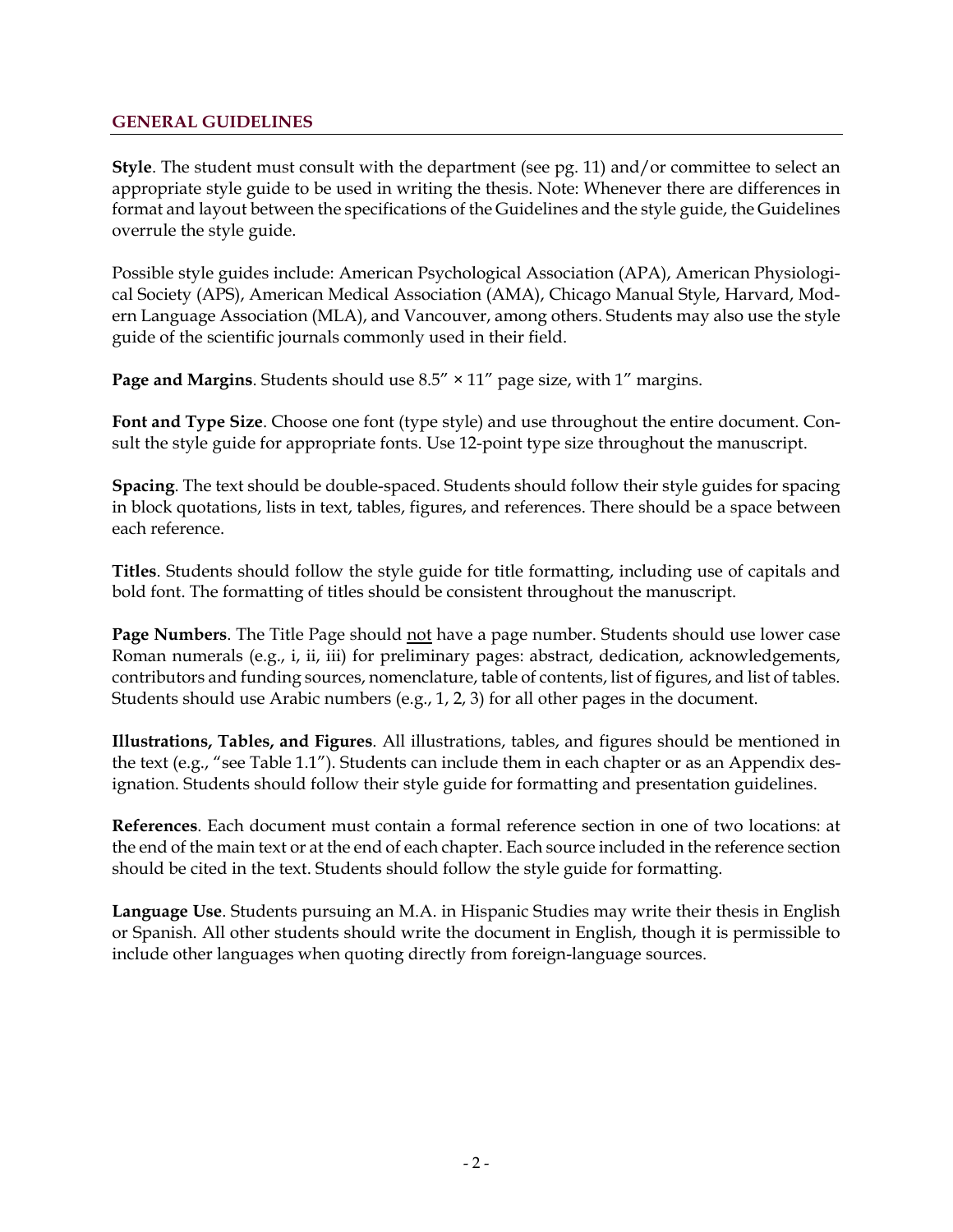## **DOCUMENT CONTENT**

The thesis, dissertation, or record of study should contain the following content:

**Title Page**. The Title Page should include the (1) Title, (2) Author Statement, (3) Committee Member Names and Positions, (4) Department Head Name, (5) Graduation Date, (6) Major Subject, and (7) Copyright Notice. The font and point size must match text within the document. Do not include page numbers on this page. See example on page 8 and the templates.

**Abstract**. Provides a complete, succinct snapshot of the research, addressing the purpose, method, results, and conclusions of the research. Abstracts should be one page not exceed 350 words for dissertations and records of study and 150 for master's theses.

**Dedication (optional)**. Limit to one page.

**Acknowledgements (optional)**. May also be spelled Acknowledgments. Limited to four pages.

**Contributors and Funding Sources**. In the Contributors, recognize: (1) faculty chair and committee member contributions; and (2) individual student contributions and/or the contributions of others. In the Funding Source section, note all support provided by the university, or any other source, to conduct your thesis or dissertation research and compilation. If you completed all work without outside financial support, indicate this here. See example on page 10.

**Nomenclature (Optional)**. An optional page where students list the terms or abbreviations that refer to a person or thing.

**Table of Contents**. The Table of Contents contains the major headings and the first level subheadings. Subordination of subheadings should be indicated by indention. Put the word "Page" above page number column. Include leader dots between listings and page numbers. Double space above and below all major headings. Single space all subheadings. See example on page 9.

**List of Tables (if applicable)**. Include list if two or more tables are in main body of text. Each table must have a unique title; no two titles may be exactly the same. Include only the first sentence of title in list.

**List of Figures (if applicable)**. Include list if two or more tables are in main body of text. Each table must have a unique title; no two titles may be exactly the same. Include only the first sentence of title in list.

**References (if not included at the end of each chapter)**. Format according to the chosen style guide.

**Appendices (if applicable)**. Appendixes are optional and used for supplementary material. Place the Appendixes after the reference section. All Appendix pages need to be numbered, and page numbers are continued from the last page of the references.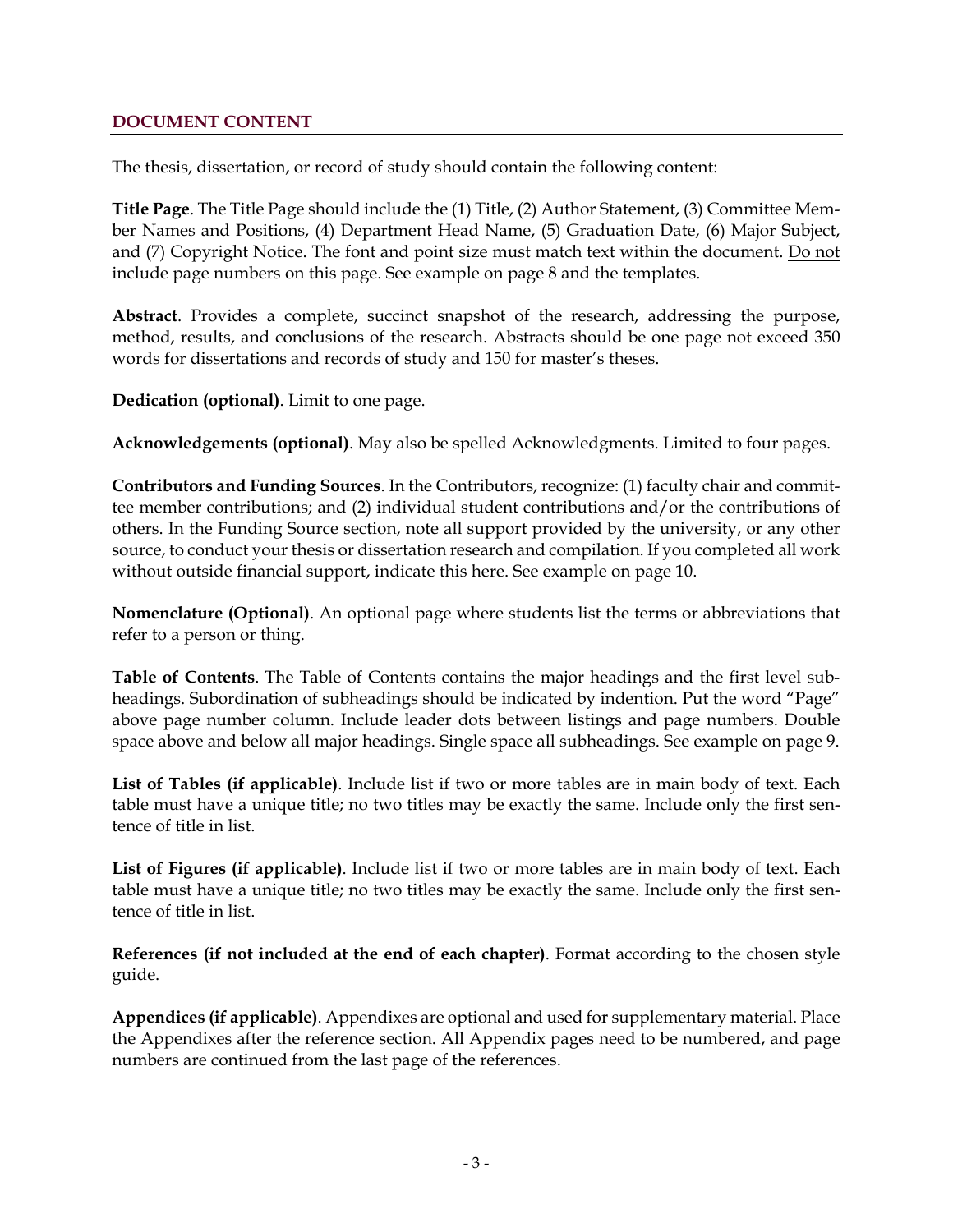### **COPYRIGHTS**

It is the student's responsibility to be aware of and adhere to U.S. copyright laws regarding the thesis and its contents. If you publish material that will be part of your thesis, dissertation, or record of study before you submit the final document (TAMU policy):

The TAMU policy is that graduate students may publish material that will later be used as part of the thesis, dissertation, or record of study. However, students must be aware of the agreement they sign when a journal accepts an article for publication. TAMU Libraries make all manuscripts publicly available on the web. Do not sign any agreement that limits TAMU's rights to provide research results to the public.

If you are using your already published material in the thesis or dissertation (journal policies):

Students should be aware of the publishing agreement they sign when a journal accepts an article for publication. The corresponding author typically transfers copyright to the journal as publisher, and may no longer possess the right to use this material without permission.

The publishing agreement form can be modified before it is signed so that the student retains the right to include the material in the thesis, dissertation, or record of study. The publisher would still have the rights it needs to print, distribute, and sell the work.

When negotiating with the publisher, remember to inform them that the thesis, dissertation, or record of study will be available online. Dissertations and records of study will be sent to ProQuest/UMI and can be purchased through them. TAMU *does not* consider the posting of dissertations in the ProQuest/UMI repository as a commercial venture that the student is pursuing.

If students have not retained the right to use your previously published material in the document, they must get permission from the copyright holder to include it. A written statement of permission (email is accepted) should be provided to Thesis and Dissertation Services. The Permission to Use Copyright Material document offers more information. If the journal retains the right to an article and does not allow its exact reproduction in your thesis, dissertation, or record of study, we recommend that you contact them to ascertain whether a preprint version is acceptable, or whether you can revise or reword the printed version.

Regardless of which rights students retain, Thesis and Dissertation Services will require written documentation as evidence they have appropriate rights to include the pre-published material. This evidence might be a copy of the publication agreement, website documentation about author retained rights, emails, or other forms of written permission from the publisher.

If you are planning to use your thesis or dissertation material in a future publication:

Students who plan to publish thesis, dissertation, or record of study material in future articles need to investigate whether the journal of choice will publish material already made available to the public and consider this when choosing an option for making the thesis available after graduation. You have the option to restrict full-text access to your thesis or dissertation for a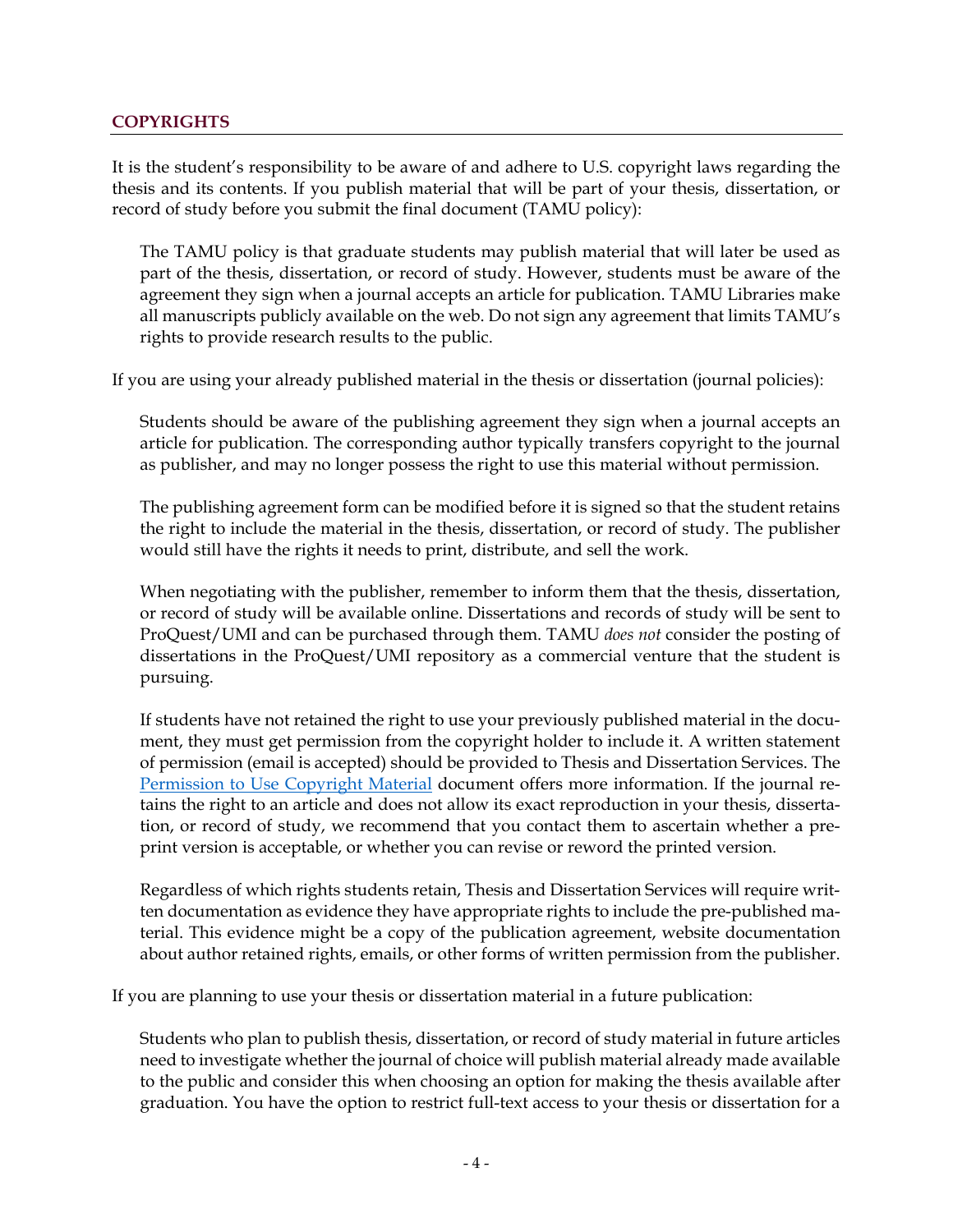period of time before releasing it to the Internet to allow time to publish in journals whose policy is to be first publisher. See the TAMU Copyright and Availability Form and instructions for allowable restriction periods and before choosing an option.

If you plan to include others' copyrighted material in the thesis or dissertation:

If the manuscript contains any material (e.g., figures, tables, text) taken from copyrighted sources, the student has the responsibility to determine if permission from the copyright holder is needed. The student should consider a number of factors when utilizing material from other sources, including whether or not the material is in the public domain or can be used under the provisions of Fair Use. Regardless of whether permission is required, proper credit must be given in the text. For material which requires permission, acknowledgment should be included in the text, per the instruction of the copyright holder or as noted in the Permission to Use Copyright Material document. An extra copy of the letter (or an email) must be provided to Thesis and Dissertation Services. For additional information regarding copyright and fair use, refer to Texas A&M University Libraries Copyright Resources Lib-Guide.

Registering Copyright. Your manuscript is automatically protected under U.S. copyright as soon as the work is created in a fixed form. Master's and doctoral candidates may wish to take additional steps to register their copyright through the U.S. Copyright Office. Information is available at http://copyright.gov. Although it is not required, there are benefits to registering your copyright, including additional legal remedies if you face copyright infringement.

Creative Common License. Students may wish to include a Creative Commons license in the same location as the copyright notice. Creative Commons licenses allow the author to retain copyright, while authorizing specific uses of the work to others. More information about Creative Commons licenses can be found at http://creativecommons.org.

To summarize, if using published material:

- Determine if the material is copyrighted. Non-copyrighted material may be reused freely, as long as credit is given to the original source.
- If the material is copyrighted, determine if it may be included in your document under the provisions of Fair Use. If Fair Use applies, do not seek permission.
- If Fair Use does not apply, obtain permission (in either the publisher agreement or in a letter or email from the copyright holder).
- Give proper acknowledgment and citation of all work included in the thesis, dissertation, or record of study.
- Provide Thesis and Dissertation Services with a copy of the permission letter or email (or publisher agreement form).
- Doctoral students must inform the copyright holder that the dissertation will be sent to, and sold on demand by, ProQuest/UMI.

For additional information, see Texas A&M University Libraries Copyright Resources LibGuide. Contact Thesis and Dissertation Services at thesis@tamu.edu.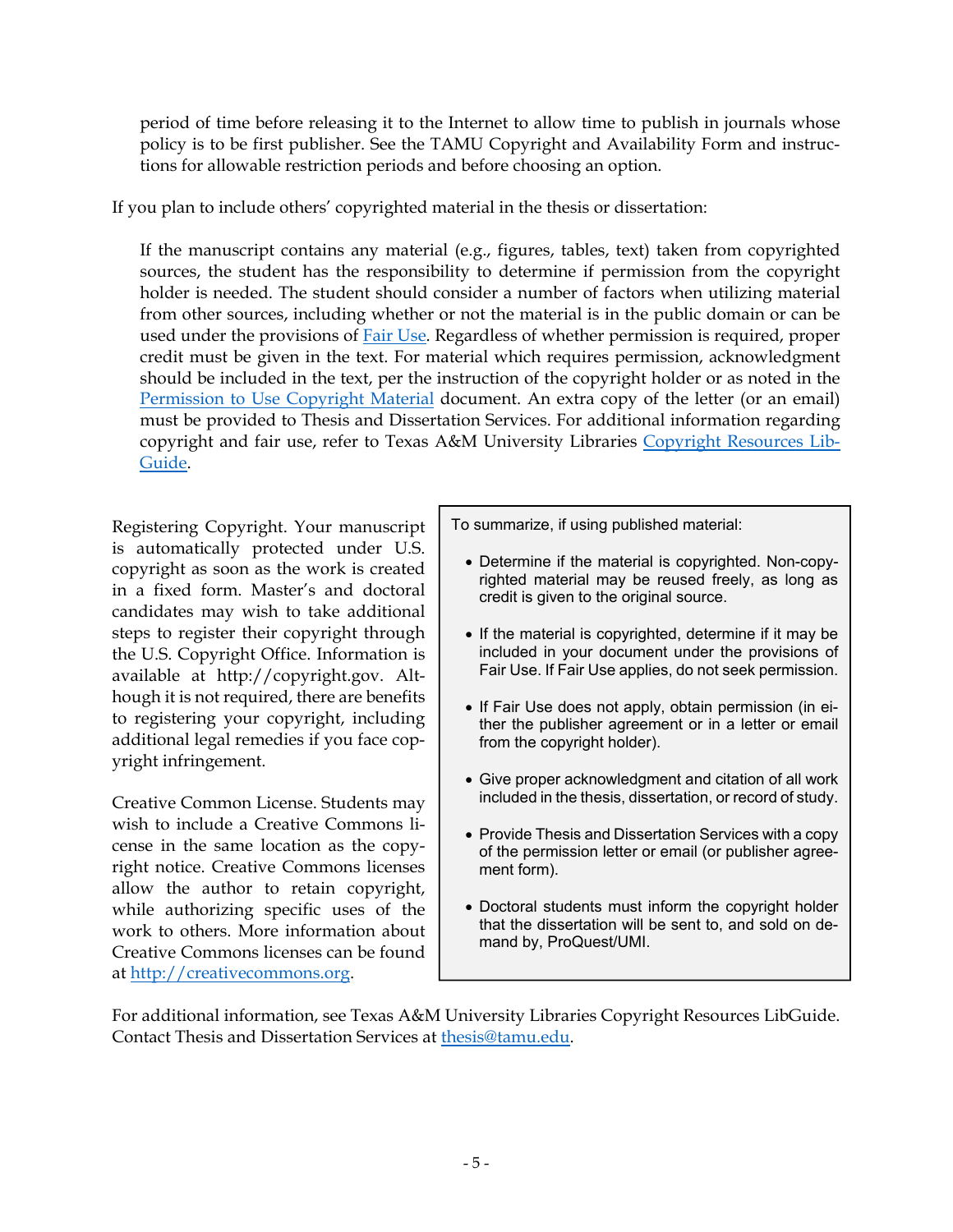# **APPROVALS AND REQUIRED FORMS**

**Written Thesis / Dissertation Approval**. After the student has passed the final defense and the committee has approved the written thesis or dissertation, the committee and department head (or chair of intercollegiate faculty) signs the Written Thesis/Dissertation Approval Form. This form is available online from the Forms and Information section of the Graduate and Professional Studies website.

All committee members must sign the Written Thesis/Dissertation Approval Form before the thesis, dissertation, or record of study can be submitted electronically. All signatures are needed before Thesis and Dissertation Services can accept a manuscript for review. Any student who is having trouble obtaining signatures should contact the Graduate Staff Advisor in their department or Thesis and Dissertation Services for guidance.

In certain cases, if a committee member is willing but unavailable to sign at the time of submittal, the student may obtain the chair's or authorized signer's (must be of the same department as the committee member) signature in place of the committee member who is unavailable as a temporary measure. This process cannot be used for the committee chair.

**TAMU Copyright and Availability Form**. All theses and dissertations will eventually be available to the public. At the time of submittal, the student has the option to release the document immediately, have the document held for a limited period of time for publishing purposes (as specified in the TAMU Copyright and Availability Form), or have the full record held for a limited period of time for patent/proprietary issues. Except in cases of full record holds, information about the work (title, author, abstract, etc.) will be made available to the public during the embargo period.

After the student has graduated, the final approved manuscript will be available via the Internet from the Texas A&M University Libraries (http://library.tamu.edu) and the Texas Digital Library (http://repositories.tdl.org/tdl). Additionally, dissertations will be available from ProQuest/ UMI.

**Survey of Earned Doctorates and AAUDE Survey (for Doctoral Students)**. Doctoral students must complete both surveys and provide a printout of the completion certificates. The Survey of Earned Doctorates (SED) is the definitive source of information on the nation's new research doctorates. Sponsored by the National Science Foundation and five other Federal agencies and conducted by NORC, the SED is critical to understanding in what specialty areas doctorates are produced and their post-graduation employment plans. Results are used by government as well as academic institutions to make decisions about graduate education funding, developing new programs and supporting existing ones. Texas A&M University has developed the AAUDE Core Graduate Education Exit Survey from a set of core questions in use at a number of member institutions of the Association of American Universities (AAU). Information gained from this survey will be distributed through the Texas A&M University Data and Research Services to AAU and be combined with data from other contributing AAU institutions to help us improve our graduate programs.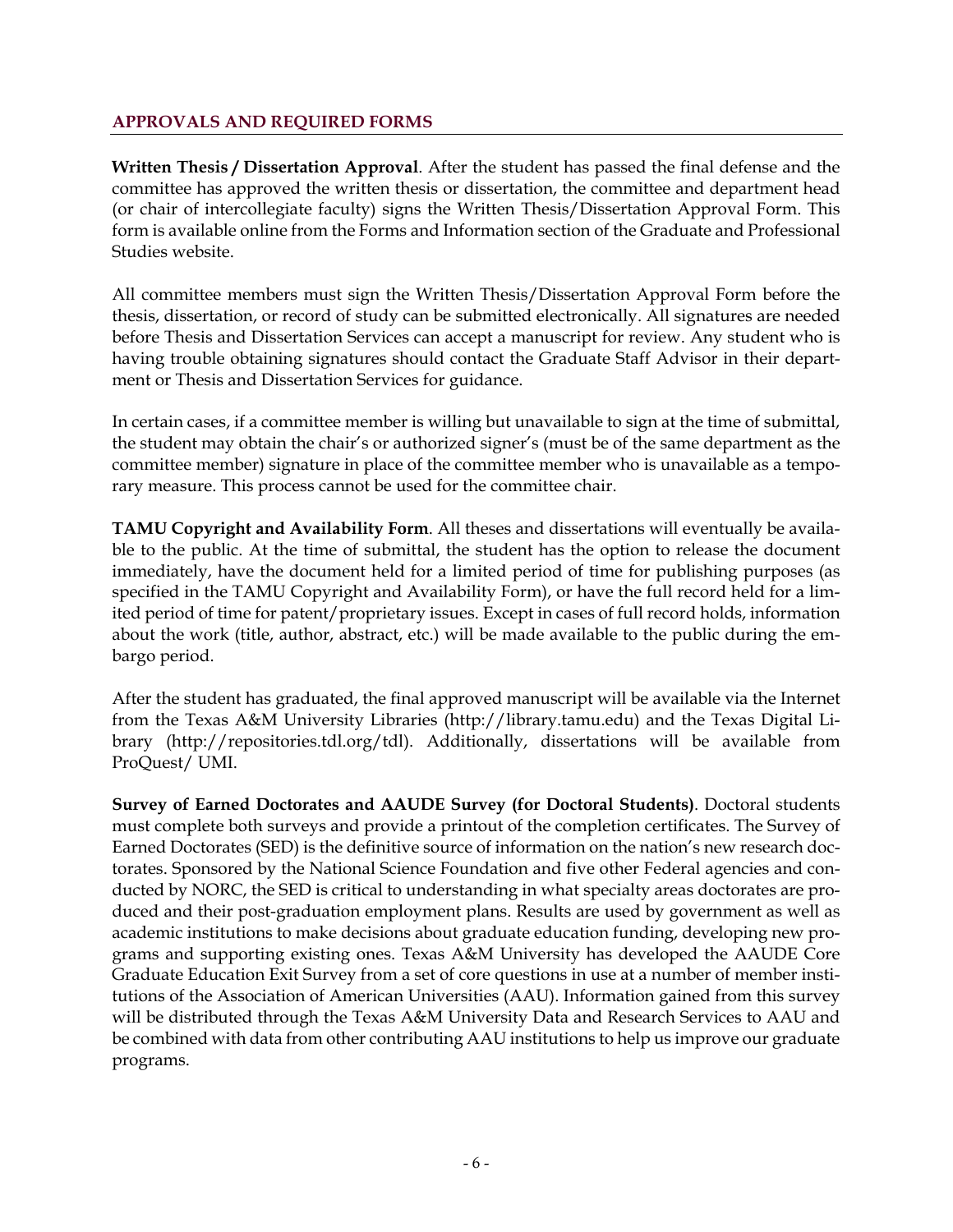#### **DOCUMENT SUBMISSION**

**Submitting the ETD (Electronic Thesis/Dissertation)**. The student converts the thesis, dissertation, or record of study to a PDF. The student then uploads the PDF file to the Thesis and Dissertation Services ETD Submittal System, Vireo (http://etd.tamu.edu). The recommended maximum file size is 30 MB. If you have trouble uploading, contact Thesis and Dissertation Services.

**Deadlines**. To maintain eligibility to graduate in a given semester, students must meet the scheduled deadline for submittal of (1) the signed Written Thesis/Dissertation Approval Form, (2) the thesis, dissertation, or record of study in final form as a PDF file, and (3) the signed Copyright and Availability form. This date, along with other dates of interest, is posted on the Graduate and Professional Studies dates and deadlines calendar (http://grad.tamu.edu). There are no exceptions for late submittal.

Students should only submit in the semester they are intending to graduate. The thesis/dissertation submittal site is shut down for a few weeks after Deadline Day. Students wanting to submit a thesis/dissertation for the next semester may consult the Graduate and Professional School's dates and deadlines calendar for information about the next semester's first day for submittal.

Thesis and Dissertation Corrections Students may make only those corrections required by Thesis and Dissertation Services after the manuscript is submitted electronically. Additional corrections requested by the student, the chair, or other committee members will not be accepted without approval of the Graduate and Professional School.

Thesis and Dissertation Services will contact the student via email after the review of the manuscript. The student will make requested corrections in the original Word (or other) file, convert the revised document to a new PDF file and upload the new PDF to the ETD Submittal System, Vireo.

All corrections must be made promptly and meet the deadlines on the Graduate and Professional Studies calendar (http://grad.tamu.edu). Graduation will be postponed if corrections are not made on time. (Keep in mind that the Title page must be changed to reflect the correct date of graduation in the event of a graduation postponement to another semester.)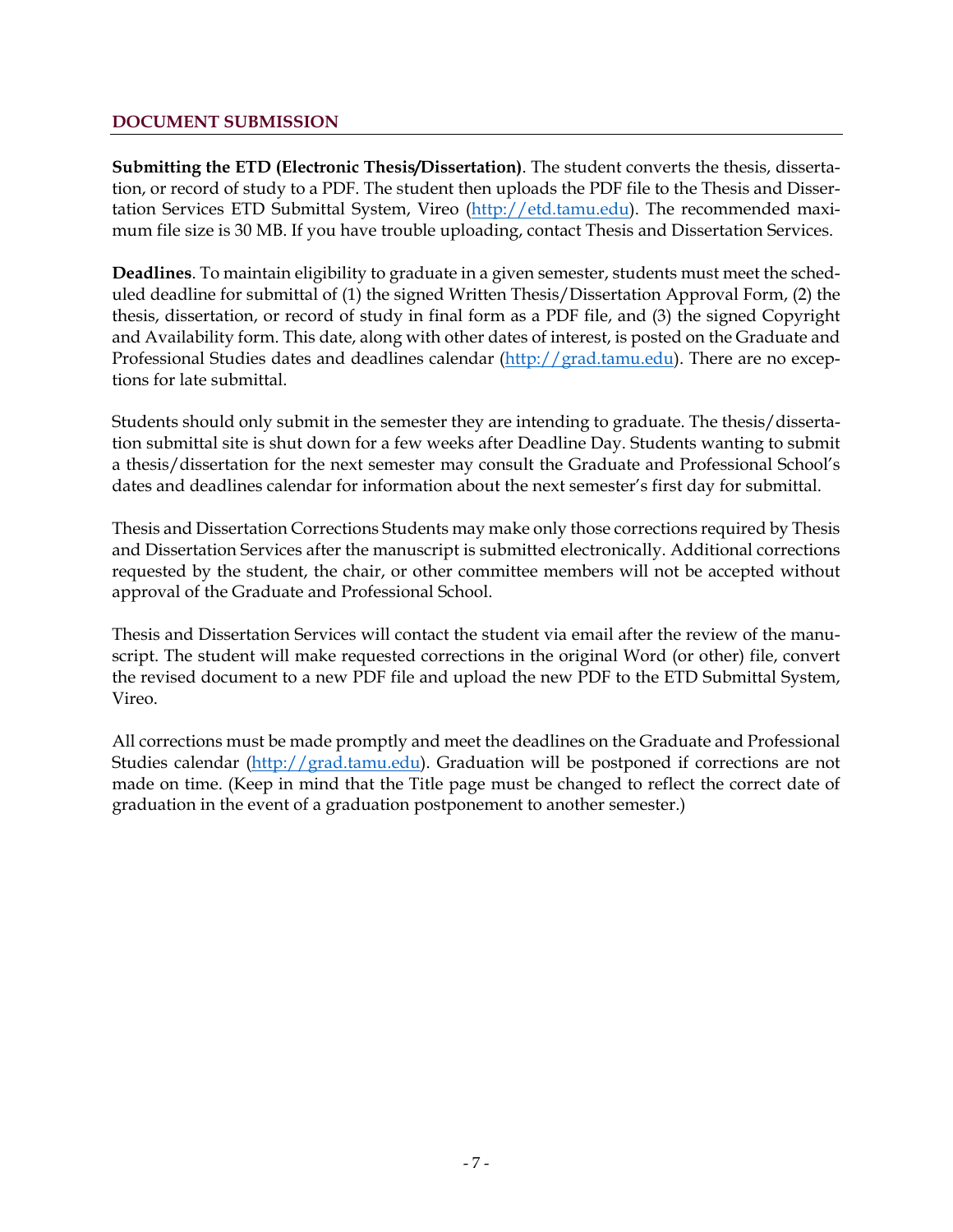# **SAMPLE TITLE PAGE**

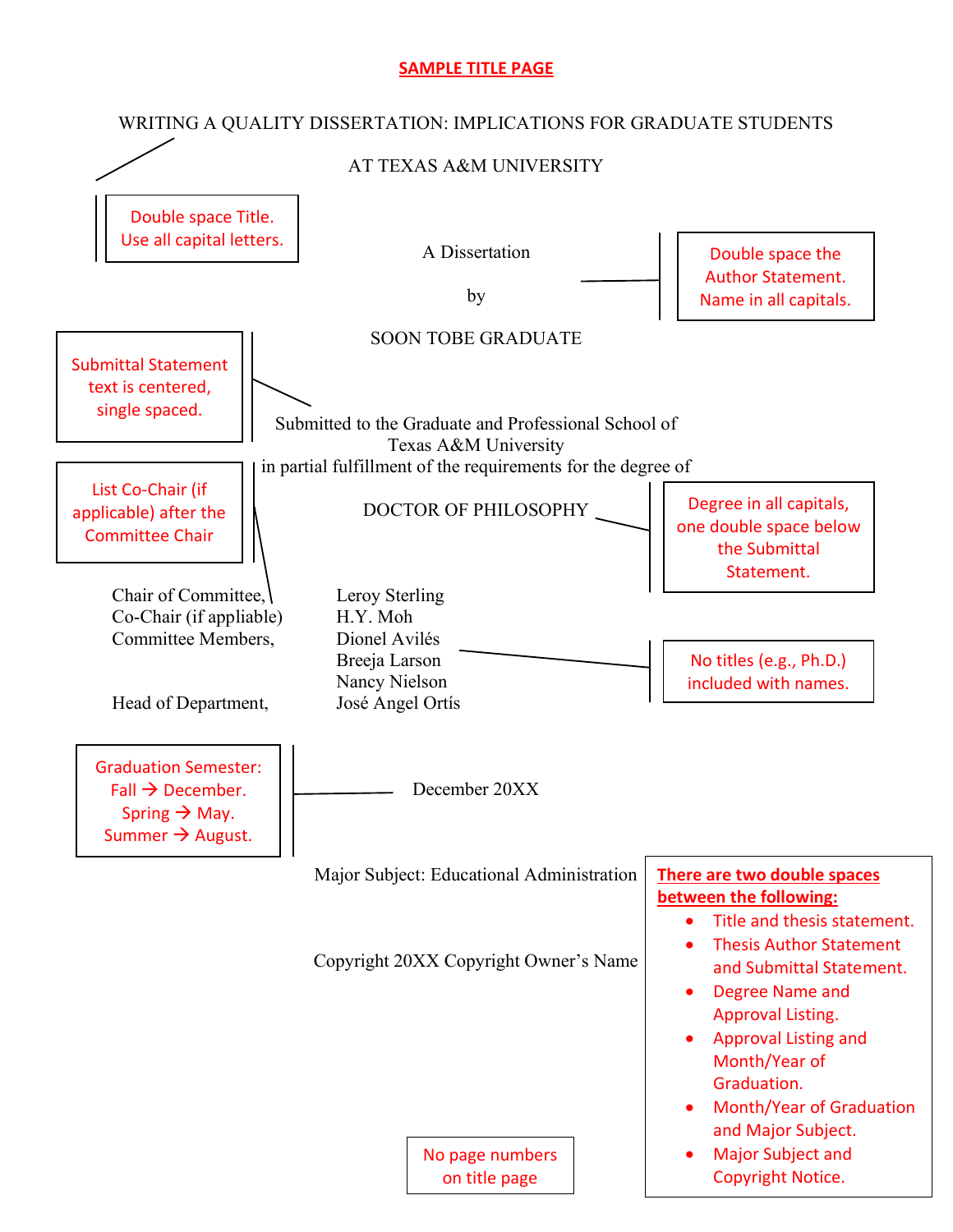# SAMPLE TABLE OF CONTENTS

| Major headings are in all<br>capital letters. |                                                  | Include 'Page' above the<br>page number column. |
|-----------------------------------------------|--------------------------------------------------|-------------------------------------------------|
|                                               | Leader dots connect<br>listings to page numbers. | Page                                            |
|                                               |                                                  | $\overline{\textbf{ii}}$                        |
|                                               |                                                  | iii                                             |
|                                               |                                                  | iv                                              |
|                                               |                                                  | V                                               |
| NOMENCLATURE                                  | Use one double space                             | V1                                              |
| TABLE OF CONTENTS                             | between major headings                           | vii                                             |
|                                               |                                                  | viii                                            |
|                                               |                                                  | ix                                              |
|                                               |                                                  | 1                                               |
|                                               |                                                  | 10                                              |
|                                               | Theory   Indent and single space                 | 20                                              |
| $Hypotheses$                                  | subheadings.                                     | 30                                              |
|                                               |                                                  | 32                                              |
|                                               |                                                  | 32                                              |
|                                               |                                                  | 34                                              |
|                                               |                                                  | 38                                              |
|                                               |                                                  | 42                                              |
|                                               |                                                  | 62                                              |
|                                               |                                                  | 73                                              |
|                                               |                                                  | 80                                              |

No words in page number column.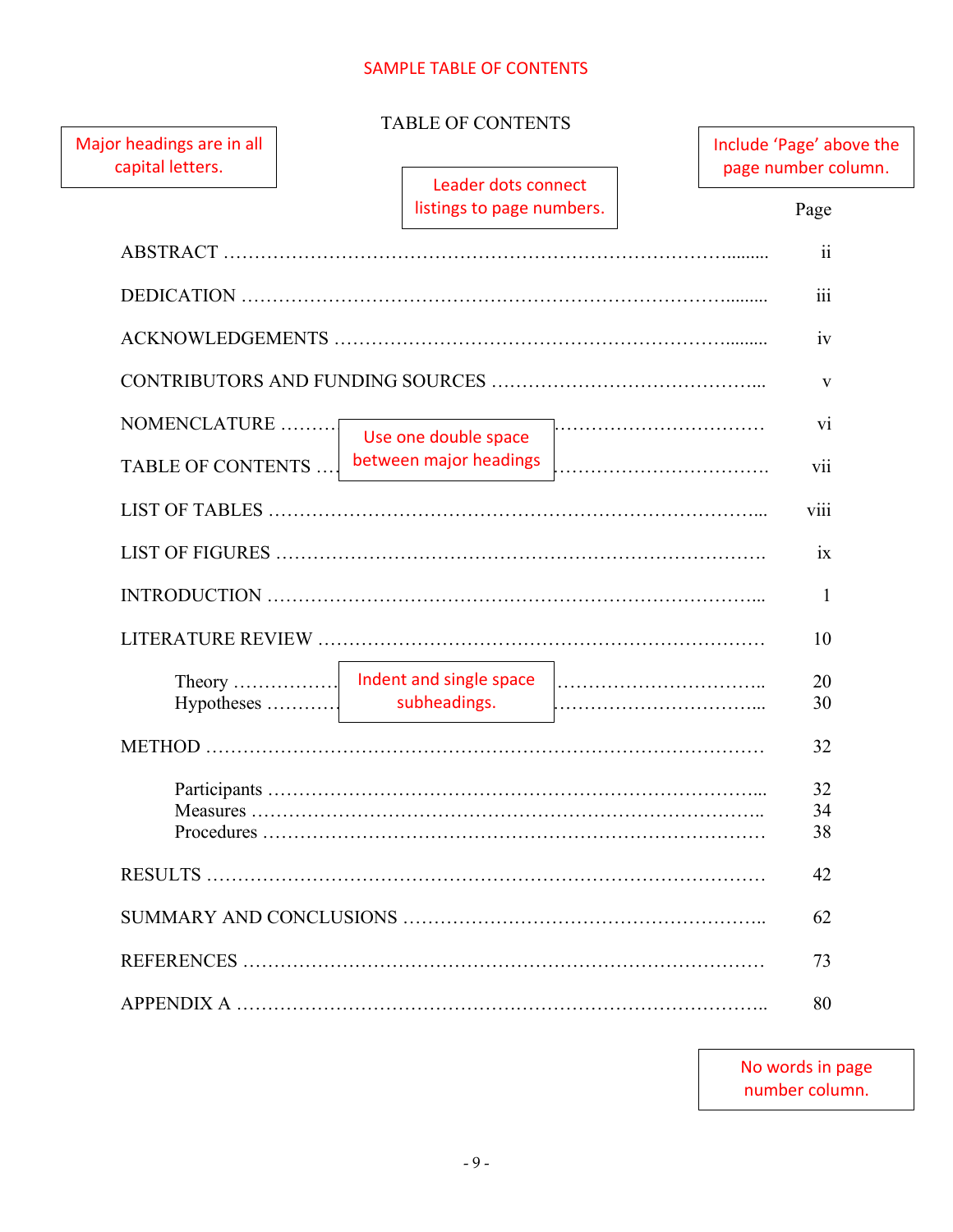# **SAMPLE CONTRIBUTORS AND FUNDING SOURCES PAGE**

# CONTRIBUTORS AND FUNDING SOURCES

# **Contributors**

This work was supported by a thesis (or) dissertation committee consisting of Professor XXXX [advisor – also note if co-advisor] and XXX of the Department of [Home Department] and Professor(s) XXXX of the Department of [Outside Department].

The data analyzed for Chapter X was provided by Professor XXXX. The analyses depicted in Chapter X were conducted in part by Rebecca Jones of the Department of Biostatistics and were published in (year) in an article listed in the Biographical Sketch.

All other work conducted for the thesis (or) dissertation was completed by the student independently.

# **Funding Sources**

Graduate study was supported by a fellowship from Texas A&M University and a dissertation research fellowship from XXX Foundation.